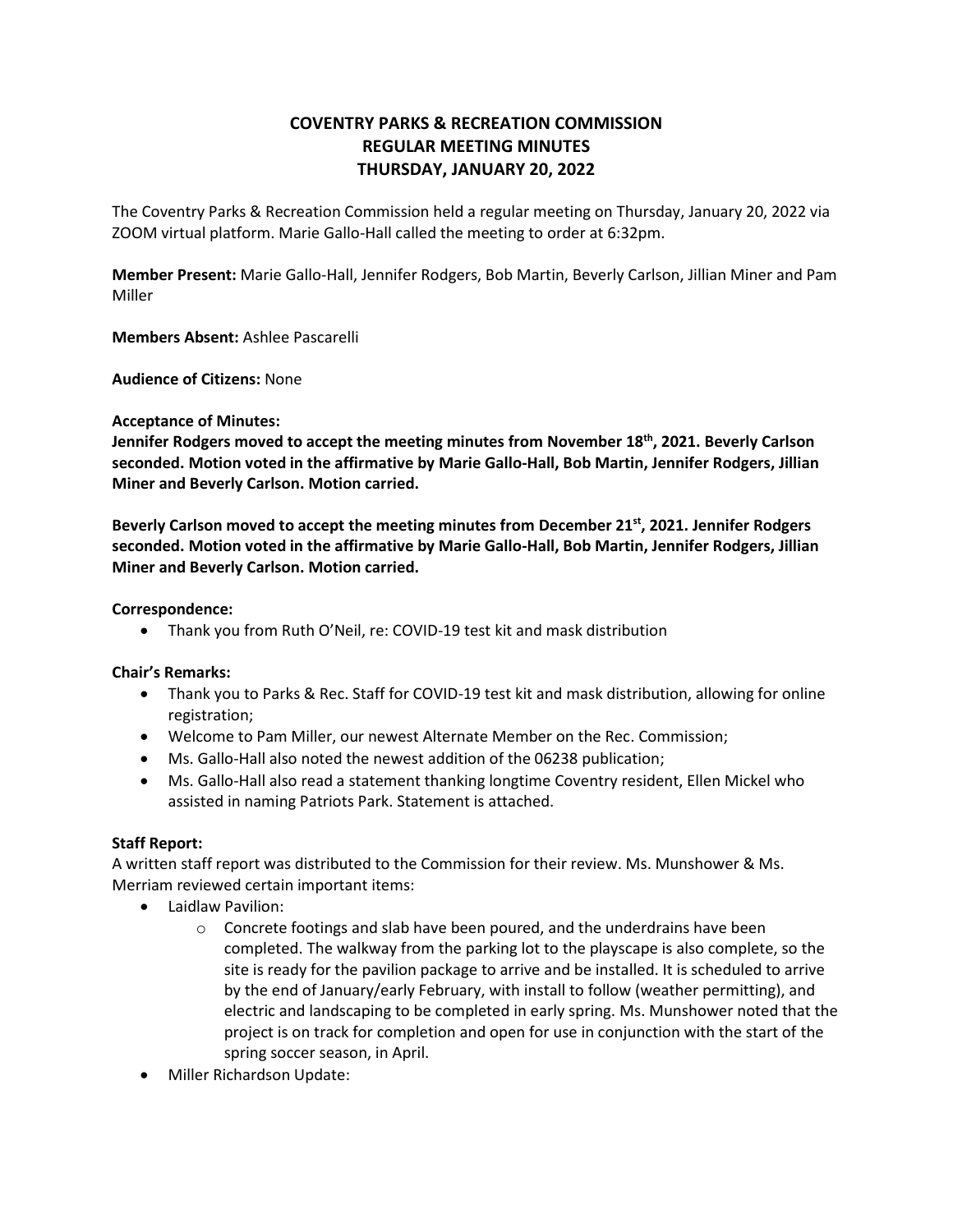- $\circ$  Ms. Munshower noted that the new Transfer Station design project is in the final stages, and is on track to go out to bid in February. The softball practice field that would go by the football field, along with the football field venting project are also both on track to go out to bid in February.
- $\circ$  Ms. Rodgers asked that when final design plans are available, that they be shared with the Softball Field Planning Committee. Ms. Munshower noted they are still in the design phase, but that once plans are ready for viewing that she would share them.
- $\circ$  Ms. Munshower added that Baseball just recently reported damage to the field, in that someone drove a vehicle onto the field. Department of Public Works is working to install some additional barriers/fencing to prevent it from happening again. She added that we won't know the extent of the damage until spring. The Police Department has also been informed, and they will be doing some extra patrol in the area, especially following snow storms.
- Creaser Park:
	- o The Community Garden is now open for returning gardeners; new gardener's registration opens February 1st.
	- o Ms. Munshower said that we have received reports from our Disc Golf Course Designer, Karl Molitoris that there has been some undoing of trail work, concerning a trail that was rerouted to allow for the disc golf course (around hole 7). Eric Thomas, of the Conservation Commission has some thoughts on how to more permanently reroute that trail so it no longer goes through hole 7, with work being planned for the spring.
- Patriots Park:
	- $\circ$  Ms. Munshower reported that DPW coordinated the removal of approximately 12 trees that were deemed potentially dangerous. Several were by the Band shell and boathouses, and others were up on the hill adjacent to the main parking lot. This will also allow for more space by the boathouses, so UCONN Sailing can move their boats back to that area.
	- $\circ$  Ms. Munshower reported that Ms. Merriam is working on fire alarm/smoke detector inspections and repairs at the Community Center, and that the Lodge is scheduled for interior painting later this month.
	- o Ms. Munshower is also working with DPW on bathroom repairs, for UCONN Women's Rowing.
- Rentals:
	- o Ms. Munshower noted that Mill Brook Place was rented for 10 out of 31 days in December; 15 paid rentals in the Lodge. The Winter Farmers Market continues their rental of the Lodge on Sunday mornings, and they are averaging 300-400 guests per day. Staff took in 37 inquiries last month.
- Basketball:
	- o Ms. Munshower noted that a gym supervisor has been hired to assist with gym openings/supervision on Saturdays.
	- $\circ$  Rec. Basketball games began on January 8<sup>th</sup>.
	- o Ms. Munshower also reported that by the end of December, we saw 8 confirmed COVID-19 cases leading to 22 contact tracing calls. She also noted that CIAC changed their mask guidance, and are no longer permitting vaccinated players to remove their masks during games, which was scheduled to go into effect over Christmas break.
- COVID-19 Test Kit Distribution:
	- $\circ$  Ms. Munshower also detailed the COVID-19 test kit & mask distribution that the Department oversaw just last week. Staff took calls on Monday to set up folks' accounts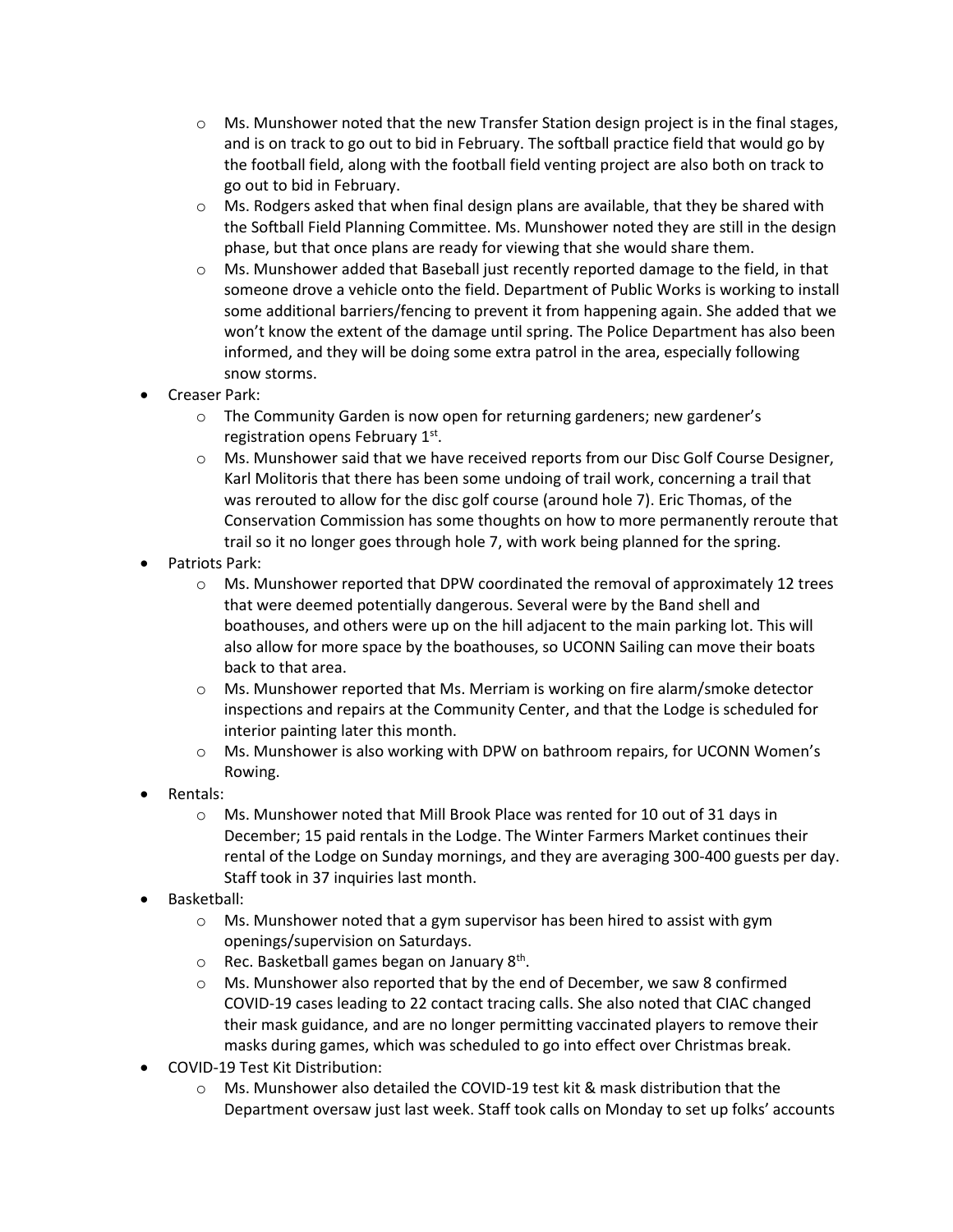with our registration system, and registration opened on Tuesday morning. The time slots filled within approximately 5 minutes of going live, with waitlists. A total of 356 transactions were conducted by office staff, while 859 transactions were conducted online. Ms. Munshower added that having online registration has been helpful, as now we have a waitlist of over 250 people that we can contact should additional test kits become available in the future.

- Summer Kick-Off Open House:
	- $\circ$  Ms. Munshower noted that we are planning a new special event, a "Summer Kick-Off Open House," scheduled for a Saturday in May where we will sell beach stickers, offer Camp tours & registration, address rental inquires and more. It will be a chance for us to showcase all the great things that happen in the park that the department oversees.
- 06238 Catalog:
	- $\circ$  Ms. Merriam noted that the winter/spring edition of the 06238 catalog was released to homes this month with a lot of new programs included, some virtual but mostly in person. We have had only a few of our regular fitness registrations drop off due to COVID concerns.
- Recreation Daze, Before & After School Program:
	- o Ms. Merriam noted that two staff members resigned in December, including our program Director, as they accepted full-time positions elsewhere. We quickly shifted gears and promoted two of our long-time employees to Site Supervisors to fill the Director role in the meantime. We are also currently working to hire additional staff to cover the shifts left open by these two vacancies.
	- o Ms. Merriam reported that the program saw 3 positive COVID cases in December, leading to 30 kids overall being contact traced and subsequently quarantined. In the midst of this, we elected to co-hort the kids based on school, to limit the potential exposure in the event that a child or staff member tests positive in the future.
- Special Events:
	- o Tour of Holiday Lights was a huge success with 17 homes listed in our Community.
	- $\circ$  Ms. Merriam reported that we also participated in Christmas in the Village this year. We were stationed in the Patriots Park Lodge with hot chocolate, temporary tattoos and a santa letter-writing station.
	- $\circ$  Father Daughter Dance: Ms. Merriam noted that we have decided to shift gears this year, due to COVID concerns, and not offer a dance but rather a 'Valentines Night Out" with a magic show held at the High School Auditorium.
		- Ms. Gallo-Hall and Ms. Rodgers asked for clarification on previous discussions surrounding opening the event up to all, rather than just fathers and daughters. Ms. Merriam noted that the event has been renamed from Father Daughter Dance to Valentines Night Out, and while it is still primarily a father-daughter event, all are welcome to attend. Ms. Rodgers and Ms. Gallo-Hall asked how it is being advertised, and expressed concern over excluding those who aren't fathers and daughters. Ms. Rodgers asked if the description online could be updated to say "all are welcome." Ms. Miller asked whether if someone called with a special circumstance, if they would be turned away. Ms. Munshower said no, they would be encouraged to attend. Ms. Miller said that adding the language of "all are welcome" to the social media promotion may help. Ms. Munshower added that it has not been advertised on social media yet, so we can definitely update it.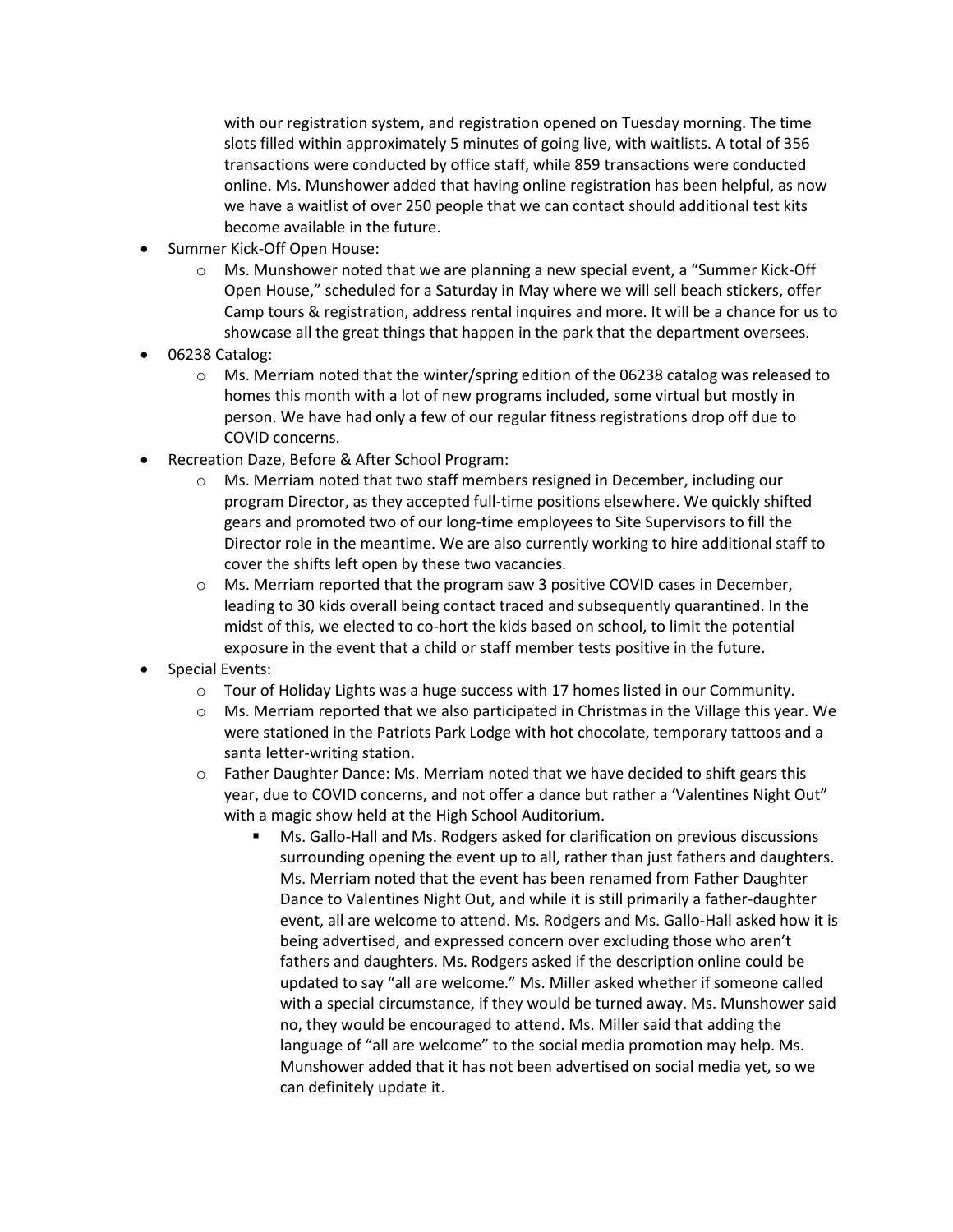- $\circ$  Ms. Merriam went on to detail other programs, including Kids Night Out, December Vacation Days and adult fitness that continue to thrive.
- Financial Report:
	- o Ms. Munshower noted that we submitted our Budget proposal for FY 22-23 on December 30<sup>th</sup>. We did request an increase in contributions from the General Fund, primarily for salaries, printing and professional development. We also requested an increase in parks support as well.
	- $\circ$  Ms. Munshower also reviewed the financial report that was sent electronically to the Commission ahead of the meeting, noting the year-to-date actuals of -\$16,308. Ms. Munshower noted that the December credit card deposits had not yet been processed, so we are actually -\$6,727. She also noted that the budget that was submitted for this year projected that we would end the year with a \$44,000 deficit, so by comparison, at halfway through the year being negative \$6,000 is an improvement. Ms. Munshower added that the budget we have submitted for FY23 does not result in a negative number.

# **Old Business:**

- Softball Field Committee:
	- o Ms. Rodgers met with Lisa Thomas, Town Council Chair, at Miller Richardson field to review plans. She noted that plans are still in place to construct a practice field by the football field. At this time, it will not have a backstop, or a mound.
	- o Ms. Rodgers also noted that the Softball board is working on determining location for play in the spring. She went on to say that transportation may be an issue this Spring, with games starting much later than normal.
	- $\circ$  Ms. Rodgers said that the Town Council is considering a subcommittee, to discuss the planning of field placement, which would likely have volunteers from softball and baseball to offer their input, in addition to the architects who are doing the design work. Ms. Munshower said she would reach out to Ms. Thomas to get some specifics and see how Parks & Rec. can assist.

# **New Business:**

- Veteran's Day Patriot Race Request: Horse & Dogs in the Park
	- o Ms. Munshower noted that we have reviewed the ordinances that pertain to animals in the park, and that service dogs are permitted without special permission. However, horses do require special permission from the Commission. She added that the Veterans Day Patriot Race Committee is requesting special permission to allow a group that provides equine therapy to have a set up on race day, with a horse.

**Jennifer Rodgers moved to grant special permission to the Veterans Day Patriot Race Committee to allow the New England Human Animal Bond Foundation to bring a horse to Patriots Park on the day of the Veterans Day Patriot Race. Beverly Carlson seconded. Motion voted in the affirmative by Marie Gallo-Hall, Jennifer Rodgers, Jillian Miner, Bob Martin and Beverly Carlson. Motion carried.**

- Member Introductions:
	- o Done under Chair's remarks.

**Adjourn:** With no other business to discuss, Marie Gallo-Hall adjourned the meeting at 7:32pm.